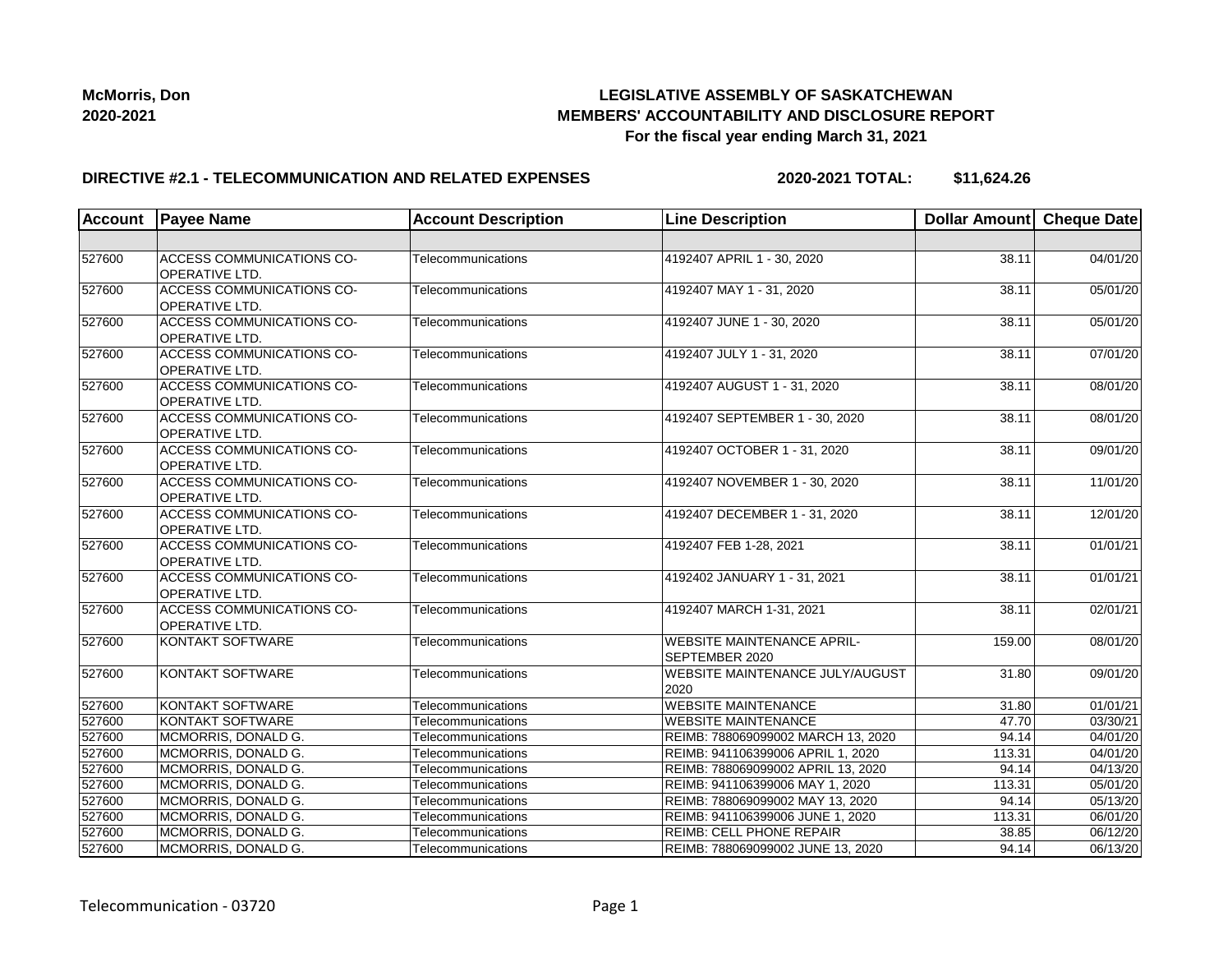## **LEGISLATIVE ASSEMBLY OF SASKATCHEWAN MEMBERS' ACCOUNTABILITY AND DISCLOSURE REPORT For the fiscal year ending March 31, 2021**

## **DIRECTIVE #2.1 - TELECOMMUNICATION AND RELATED EXPENSES**

| <b>Account</b> | <b>Payee Name</b>   | <b>Account Description</b> | <b>Line Description</b>                              | Dollar Amount Cheque Date |          |
|----------------|---------------------|----------------------------|------------------------------------------------------|---------------------------|----------|
|                |                     |                            |                                                      |                           |          |
| 527600         | MCMORRIS, DONALD G. | Telecommunications         | REIMB: 941106399006 JUL 1, 2020                      | 113.31                    | 07/18/20 |
| 527600         | MCMORRIS, DONALD G. | Telecommunications         | REIMB: 941106399006 AUGUST 1, 2020                   | 113.31                    | 08/01/20 |
| 527600         | MCMORRIS, DONALD G. | Telecommunications         | REIMB: 788069099002 JULY 13, 2020                    | 94.14                     | 08/01/20 |
| 527600         | MCMORRIS, DONALD G. | Telecommunications         | REIMB: 788069099002 AUGUST 13, 2020                  | 94.14                     | 08/13/20 |
| 527600         | MCMORRIS, DONALD G. | Telecommunications         | REIMB: 9411063-6 SEPTEMBER 1, 2020                   | 113.87                    | 09/01/20 |
| 527600         | MCMORRIS, DONALD G. | Telecommunications         | REIMB: 788069099002<br>SEPTEMBER/OCTOBER, 2020       | 188.28                    | 11/01/20 |
| 527600         | MCMORRIS, DONALD G. | Telecommunications         | REIMB: 941106399006 OCTOBER 27-31,<br>2020           | 21.93                     | 11/01/20 |
| 527600         | MCMORRIS, DONALD G. | Telecommunications         | REIMB: 788069099002 NOVEMBER 13,<br>2020             | 94.14                     | 12/01/20 |
| 527600         | MCMORRIS, DONALD G. | Telecommunications         | REIMB: 941106399006 NOVEMBER 1,<br>2020              | 113.87                    | 12/01/20 |
| 527600         | MCMORRIS, DONALD G. | Telecommunications         | REIMB: 788069099002 DECEMBER 13,<br>2020             | 94.14                     | 01/01/21 |
| 527600         | MCMORRIS, DONALD G. | Telecommunications         | REIMB: 941106399006 DECEMBER 1,<br>2020              | 118.90                    | 01/01/21 |
| 527600         | MCMORRIS, DONALD G. | Telecommunications         | REIMB: 788069099002 JANUARY 13, 2021                 | 94.14                     | 02/01/21 |
| 527600         | MCMORRIS, DONALD G. | Telecommunications         | REIMB: 941106399006 JANUARY 1, 2021                  | 113.87                    | 02/01/21 |
| 527600         | MCMORRIS, DONALD G. | Telecommunications         | REIMB: 941106399006 FEB 1, 2021                      | 113.91                    | 03/01/21 |
| 527600         | MCMORRIS, DONALD G. | Telecommunications         | REIMB: 941106399006 MAR 1, 2021                      | 113.91                    | 03/01/21 |
| 527600         | MCMORRIS, DONALD G. | Telecommunications         | REIMB: 788069099002 FEB 13, 2021                     | 94.19                     | 03/01/21 |
| 527600         | MCMORRIS, DONALD G. | Telecommunications         | REIMB: 788069099002 MARCH 13, 2021                   | 94.19                     | 03/31/21 |
| 527600         | <b>SASKTEL</b>      | Telecommunications         | 849514499007 MAY 1, 2020                             | 322.61                    | 05/01/20 |
| 527600         | <b>SASKTEL</b>      | Telecommunications         | 849514499007 APRIL 1, 2020                           | 325.00                    | 05/01/20 |
| 527600         | <b>SASKTEL</b>      | Telecommunications         | 216008388000 APRIL 16, 2020                          | 97.82                     | 05/01/20 |
| 527600         | <b>SASKTEL</b>      | Telecommunications         | RTV-NICOLE ENTNER-MCCULLOUGH-<br>PERSONAL CELL REIMB | $-31.50$                  | 06/08/20 |
| 527600         | <b>SASKTEL</b>      | Telecommunications         | 849514499007 JUNE 1, 2020                            | 320.85                    | 07/01/20 |
| 527600         | <b>SASKTEL</b>      | Telecommunications         | 216008388000 MAY 16, 2020                            | 97.82                     | 07/01/20 |
| 527600         | <b>SASKTEL</b>      | Telecommunications         | 216008388000 JUNE 16, 2020                           | 97.82                     | 07/01/20 |
| 527600         | <b>SASKTEL</b>      | Telecommunications         | 849514499007 AUGUST 1, 2020                          | 321.20                    | 08/01/20 |
| 527600         | <b>SASKTEL</b>      | Telecommunications         | 849514499007 JULY 1, 2020                            | 318.94                    | 08/01/20 |
| 527600         | <b>SASKTEL</b>      | Telecommunications         | 216008388000 JULY 16, 2020                           | 97.82                     | 08/01/20 |
| 527600         | <b>SASKTEL</b>      | Telecommunications         | 216008388000 AUGUST 16, 2020                         | 97.82                     | 09/01/20 |
| 527600         | <b>SASKTEL</b>      | Telecommunications         | 849514499007 SEPTEMBER 1, 2020                       | 319.09                    | 09/01/20 |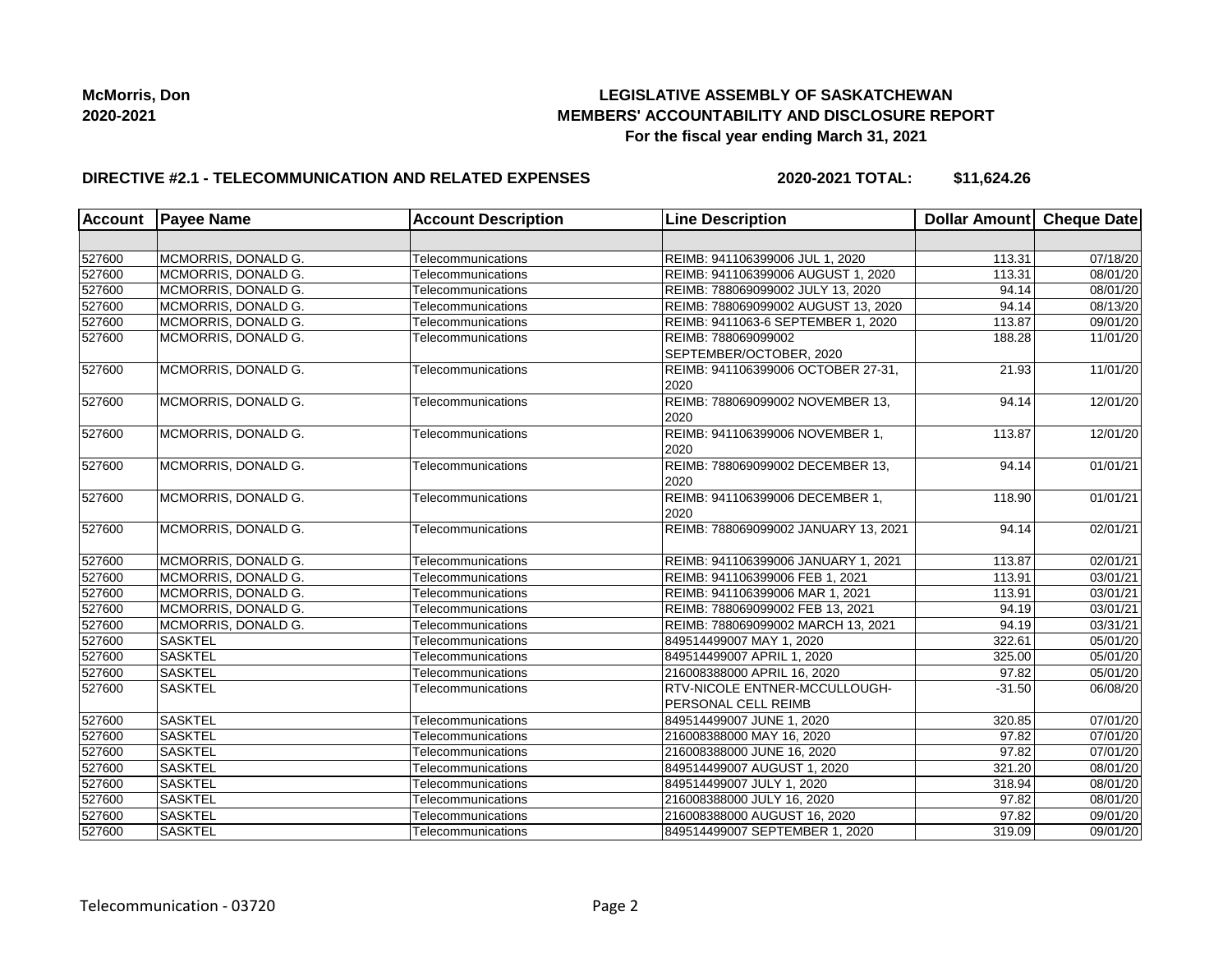## **LEGISLATIVE ASSEMBLY OF SASKATCHEWAN MEMBERS' ACCOUNTABILITY AND DISCLOSURE REPORT For the fiscal year ending March 31, 2021**

## **DIRECTIVE #2.1 - TELECOMMUNICATION AND RELATED EXPENSES**

| Account | <b>Payee Name</b> | <b>Account Description</b>    | <b>Line Description</b>                                             | Dollar Amount Cheque Date |          |
|---------|-------------------|-------------------------------|---------------------------------------------------------------------|---------------------------|----------|
|         |                   |                               |                                                                     |                           |          |
| 527600  | <b>SASKTEL</b>    | Telecommunications            | RTV-NICOLE ENTNER-MCCULLOUGH-<br><b>PERSONAL CELL</b>               | 63.00                     | 09/01/20 |
| 527600  | <b>SASKTEL</b>    | Telecommunications            | RTV-NICOLE ENTNER-MCCULLOUGH-<br><b>PERSONAL CELL</b>               | $-63.00$                  | 09/01/20 |
| 527600  | <b>SASKTEL</b>    | <b>Telecommunications</b>     | RTV - NICOLE ENTNER-MCCULLOUGH<br>CA MCMORRIS - MOBILE DEVICE USAGE | $-48.91$                  | 09/16/20 |
| 527600  | <b>SASKTEL</b>    | Telecommunications            | RTV - NICOLE ENTNER-MCCULLOUGH -<br><b>PERSONAL CELL</b>            | $-31.50$                  | 09/16/20 |
| 527600  | <b>SASKTEL</b>    | Telecommunications            | <b>RTV - DON MCMORRIS - MOBILE DEVICE</b><br><b>USAGE</b>           | $-48.91$                  | 09/16/20 |
| 527600  | <b>SASKTEL</b>    | <b>Telecommunications</b>     | RTV-NICOLE ENTNER-MCCULLOUGH-<br>PERSONAL CELL                      | $-63.00$                  | 10/01/20 |
| 527600  | <b>SASKTEL</b>    | Telecommunications            | 216008388000 SEP 16, 2020                                           | 107.36                    | 10/01/20 |
| 527600  | <b>SASKTEL</b>    | Telecommunications            | RTV-NICOLE ENTNER-MCCULLOUGH-<br>PERSONAL CELL REIMB                | $-31.50$                  | 10/09/20 |
| 527600  | <b>SASKTEL</b>    | Telecommunications            | 216008388000 OCTOBER 16, 2020                                       | 97.82                     | 11/01/20 |
| 527600  | <b>SASKTEL</b>    | Telecommunications            | 849514499007 OCTOBER 1, 2020                                        | 321.05                    | 11/01/20 |
| 527600  | <b>SASKTEL</b>    | Telecommunications            | <b>RTV-NICOLE ENTNER-MCCULLOUGH-</b><br>PERSONAL CELL CA            | $-31.50$                  | 11/16/20 |
| 527600  | <b>SASKTEL</b>    | Telecommunications            | 216008388000 NOVEMBER 16, 2020                                      | 97.82                     | 12/01/20 |
| 527600  | <b>SASKTEL</b>    | Telecommunications            | 849514499007 NOVEMBER 1, 2020                                       | 337.56                    | 12/01/20 |
| 527600  | <b>SASKTEL</b>    | Telecommunications            | 849514499007 DECEMBER 1, 2020                                       | 340.91                    | 01/01/21 |
| 527600  | <b>SASKTEL</b>    | Telecommunications            | 216008388000 DEC 16, 2020                                           | 97.82                     | 01/01/21 |
| 527600  | <b>SASKTEL</b>    | Telecommunications            | 849514499007 JAN 01, 2021                                           | 670.53                    | 01/01/21 |
| 527600  | <b>SASKTEL</b>    | Telecommunications            | RTV-NICOLE ENTNER-MCCULLOUGH-<br><b>CELL REIMB</b>                  | $-31.50$                  | 01/12/21 |
| 527600  | <b>SASKTEL</b>    | <b>Telecommunications</b>     | RTV - N. ENTNER-MCCULLOUGH -<br>PERSONAL USE                        | $-31.50$                  | 01/28/21 |
| 527600  | <b>SASKTEL</b>    | <b>Telecommunications</b>     | 849514499007 FEBRUARY 1, 2021                                       | 318.70                    | 02/01/21 |
| 527600  | <b>SASKTEL</b>    | <b>Telecommunications</b>     | <b>RTV-NICOLE ENTNER MCCULLOUGH-</b><br>PERSONAL CELL REIMB         | $-31.50$                  | 02/25/21 |
| 527600  | <b>SASKTEL</b>    | Telecommunications            | 849514499007 MAR 1, 2021                                            | 650.16                    | 03/01/21 |
| 527600  | <b>SASKTEL</b>    | Telecommunications            | 216008388000 MAR 16, 2021                                           | 48.86                     | 03/16/21 |
| 527600  | <b>SASKTEL</b>    | Telecommunications            | <b>RTV - NICOLE ENTNER-MCCULLOUGH -</b><br>PERSONAL USE             | $-63.00$                  | 03/31/21 |
| 530600  | <b>SASKTEL</b>    | <b>Placement - Tender Ads</b> | 849514499007 APRIL 1, 2020                                          | 326.45                    | 05/01/20 |
| 530600  | <b>SASKTEL</b>    | Placement - Tender Ads        | 849514499007 MAY 1, 2020                                            | 326.45                    | 05/01/20 |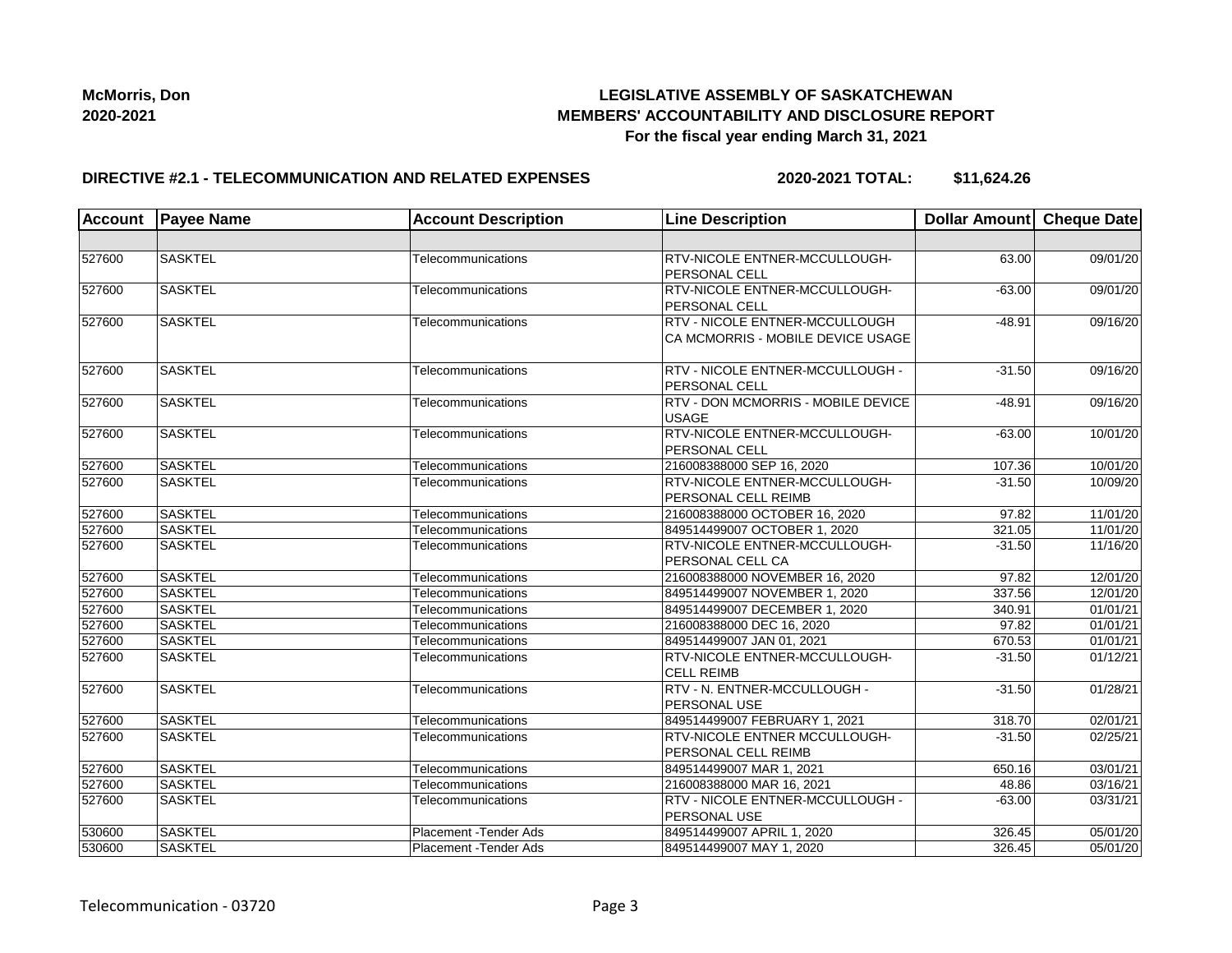## **LEGISLATIVE ASSEMBLY OF SASKATCHEWAN MEMBERS' ACCOUNTABILITY AND DISCLOSURE REPORT For the fiscal year ending March 31, 2021**

# **DIRECTIVE #2.1 - TELECOMMUNICATION AND RELATED EXPENSES**

|        | Account   Payee Name | <b>Account Description</b> | <b>Line Description</b>        | Dollar Amount   Cheque Date |          |
|--------|----------------------|----------------------------|--------------------------------|-----------------------------|----------|
|        |                      |                            |                                |                             |          |
| 530600 | ISASKTEL             | Placement - Tender Ads     | 849514499007 JUNE 1, 2020      | 326.45                      | 07/01/20 |
| 530600 | ISASKTEL             | Placement - Tender Ads     | 849514499007 JULY 1, 2020      | 330.95                      | 08/01/20 |
| 530600 | ISASKTEL             | Placement - Tender Ads     | 849514499007 AUGUST 1, 2020    | 330.95                      | 08/01/20 |
| 530600 | <b>SASKTEL</b>       | Placement - Tender Ads     | 849514499007 SEPTEMBER 1, 2020 | 330.95                      | 09/01/20 |
| 530600 | ISASKTEL             | Placement - Tender Ads     | 849514499007 OCTOBER 1, 2020   | 330.95                      | 11/01/20 |
| 530600 | <b>ISASKTEL</b>      | Placement - Tender Ads     | 849514499007 NOVEMBER 1, 2020  | 330.95                      | 12/01/20 |
| 530600 | ISASKTEL             | Placement - Tender Ads     | 849514499007 DECEMBER 1, 2020  | 330.95                      | 01/01/21 |
| 530600 | ISASKTEL             | Placement - Tender Ads     | 849514499007 FEBRUARY 1, 2021  | 330.95                      | 02/01/21 |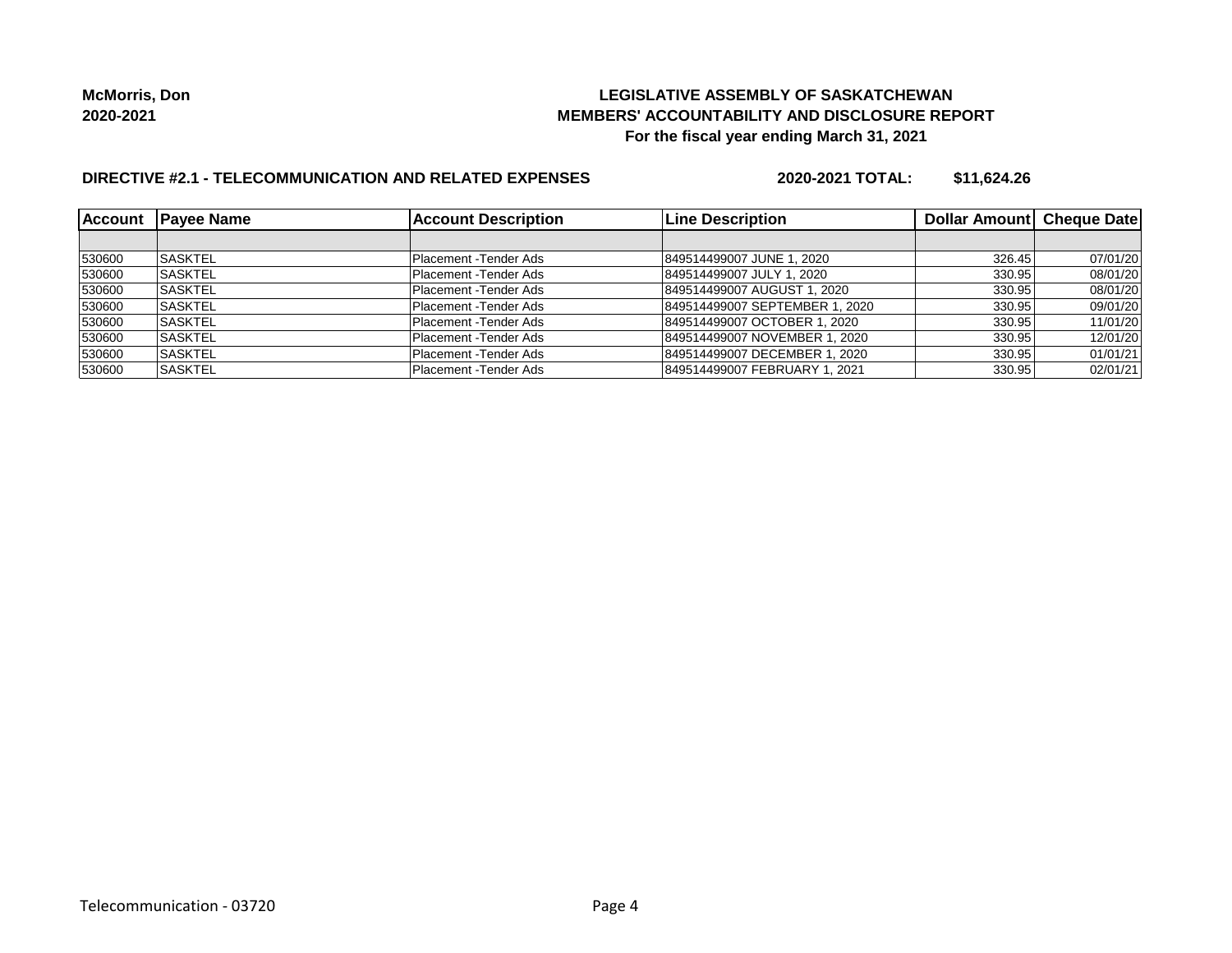# **LEGISLATIVE ASSEMBLY OF SASKATCHEWAN MEMBERS' ACCOUNTABILITY AND DISCLOSURE REPORT For the fiscal year ending March 31, 2021**

#### **DIRECTIVE #3.1 - MLA TRAVEL AND LIVING EXPENSES**

**2020-2021 TOTAL: \$29,584.17**

| <b>Account</b> | <b>Payee Name</b>   | <b>Account Description</b>  | <b>Line Description</b>                            | Dollar Amount Cheque Date |          |
|----------------|---------------------|-----------------------------|----------------------------------------------------|---------------------------|----------|
|                |                     |                             |                                                    |                           |          |
| 541900         | MCMORRIS, DONALD G. | Elected Rep - Travel        | MLA TRAVEL FEBRUARY 8 - MARCH 11,<br>2020          | 2,159.80                  | 04/22/20 |
| 541900         | MCMORRIS, DONALD G. | <b>Elected Rep - Travel</b> | MLA TRAVEL MARCH 12 - 31, 2020                     | 615.40                    | 04/22/20 |
| 541900         | MCMORRIS, DONALD G. | <b>Elected Rep - Travel</b> | MARCH 2020 MLA REGINA<br><b>ACCOMMODATIONS</b>     | 630.25                    | 04/22/20 |
| 541900         | MCMORRIS, DONALD G. | Elected Rep - Travel        | APRIL 2020 MLA REGINA<br><b>ACCOMMODATIONS</b>     | 1,006.47                  | 05/25/20 |
| 541900         | MCMORRIS, DONALD G. | Elected Rep - Travel        | MLA TRAVEL APRIL 1 - 30, 2020                      | 632.15                    | 05/25/20 |
| 541900         | MCMORRIS, DONALD G. | <b>Elected Rep - Travel</b> | MAY 2020 MLA REGINA<br><b>ACCOMMODATIONS</b>       | 5,382.59                  | 06/24/20 |
| 541900         | MCMORRIS, DONALD G. | Elected Rep - Travel        | <b>MLA TRAVEL MAY 5 - 29, 2020</b>                 | 1,104.80                  | 06/24/20 |
| 541900         | MCMORRIS, DONALD G. | Elected Rep - Travel        | MLA TRAVEL JUN 1-26, 2020                          | 1,973.20                  | 07/18/20 |
| 541900         | MCMORRIS, DONALD G. | Elected Rep - Travel        | JUNE 2020 MLA REGINA<br><b>ACCOMMODATION</b>       | 568.70                    | 07/18/20 |
| 541900         | MCMORRIS, DONALD G. | Elected Rep - Travel        | MLA TRAVEL JUN 29-30, 2020                         | 263.70                    | 07/18/20 |
| 541900         | MCMORRIS, DONALD G. | <b>Elected Rep - Travel</b> | MLA TRAVEL JULY 2 - 30, 2020                       | 974.45                    | 08/23/20 |
| 541900         | MCMORRIS, DONALD G. | Elected Rep - Travel        | JULY 2020 MLA REGINA<br><b>ACCOMMODATIONS</b>      | 656.53                    | 08/24/20 |
| 541900         | MCMORRIS, DONALD G. | Elected Rep - Travel        | MLA TRAVEL AUGUST 4 - SEPTEMBER<br>10, 2020        | 899.05                    | 09/15/20 |
| 541900         | MCMORRIS, DONALD G. | Elected Rep - Travel        | AUGUST 2020 MLA REGINA<br><b>ACCOMMODATIONS</b>    | 715.57                    | 09/15/20 |
| 541900         | MCMORRIS, DONALD G. | Elected Rep - Travel        | SEPTEMBER 2020 MLA REGINA<br><b>ACCOMMODATIONS</b> | 652.56                    | 11/05/20 |
| 541900         | MCMORRIS, DONALD G. | Elected Rep - Travel        | OCTOBER 2020 MLA REGINA<br><b>ACCOMMODATIONS</b>   | 648.36                    | 11/05/20 |
| 541900         | MCMORRIS, DONALD G. | Elected Rep - Travel        | NOVEMBER 2020 MLA REGINA<br><b>ACCOMMODATIONS</b>  | 630.09                    | 12/04/20 |
| 541900         | MCMORRIS, DONALD G. | Elected Rep - Travel        | MLA TRAVEL OCTOBER 28 - NOVEMBER<br>30, 2020       | 1,319.15                  | 12/04/20 |
| 541900         | MCMORRIS, DONALD G. | <b>Elected Rep - Travel</b> | MLA TRAVEL DEC 1-29, 2020                          | 1,804.55                  | 01/11/21 |
| 541900         | MCMORRIS, DONALD G. | Elected Rep - Travel        | DECEMBER 2020 MLA REGINA<br><b>ACCOMMODATIONS</b>  | 652.14                    | 01/12/21 |
| 541900         | MCMORRIS, DONALD G. | Elected Rep - Travel        | JAN 2021 MLA REGINA<br><b>ACCOMMODATION</b>        | 647.27                    | 02/09/21 |
| 541900         | MCMORRIS, DONALD G. | Elected Rep - Travel        | MLA TRAVEL FEB 1-25, 2021                          | 1,224.80                  | 03/17/21 |
| 541900         | MCMORRIS, DONALD G. | Elected Rep - Travel        | FEB 2021 MLA REGINA<br><b>ACCOMMODATION</b>        | 689.76                    | 03/17/21 |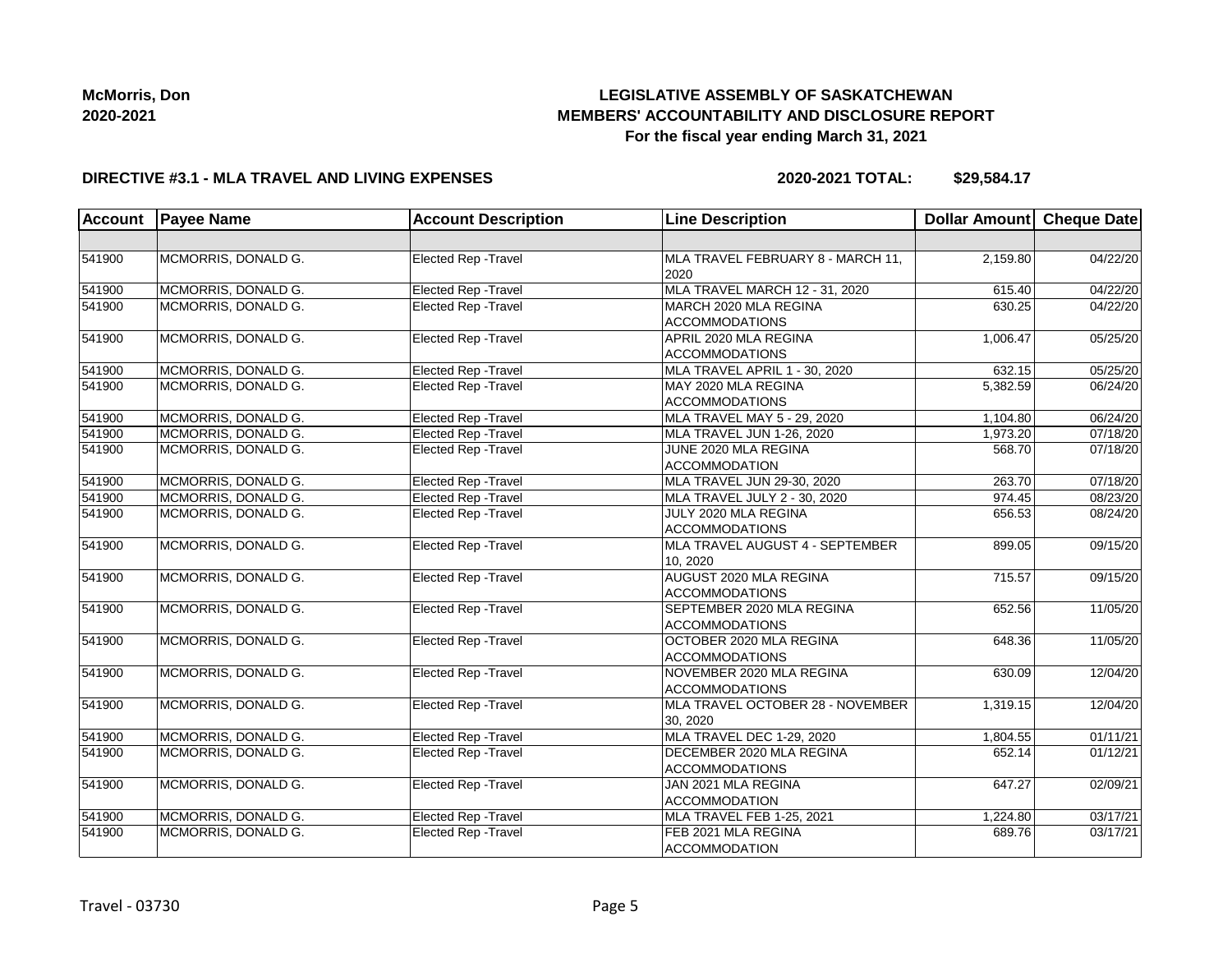# **LEGISLATIVE ASSEMBLY OF SASKATCHEWAN MEMBERS' ACCOUNTABILITY AND DISCLOSURE REPORT For the fiscal year ending March 31, 2021**

## **DIRECTIVE #3.1 - MLA TRAVEL AND LIVING EXPENSES**

**2020-2021 TOTAL: \$29,584.17**

| <b>Account</b> | <b>Payee Name</b>                                                            | <b>Account Description</b>  | <b>Line Description</b>                       | Dollar Amount | <b>Cheque Date</b> |
|----------------|------------------------------------------------------------------------------|-----------------------------|-----------------------------------------------|---------------|--------------------|
|                |                                                                              |                             |                                               |               |                    |
| 541900         | MCMORRIS, DONALD G.                                                          | <b>Elected Rep - Travel</b> | MLA TRAVEL MARCH 1-31, 2021                   | 1,467.12      | 03/31/21           |
| 541900         | MCMORRIS, DONALD G.                                                          | Elected Rep - Travel        | MARCH 2021 MLA REGINA<br><b>ACCOMMODATION</b> | 966.79        | 03/31/21           |
| 541900         | <b>IMINISTER OF FINANCE-MINISTRY OF</b><br><b>SASKBUILDS AND PROCUREMENT</b> | <b>Elected Rep - Travel</b> | <b>IDECEMBER 2020 CVA VEHICLE</b>             | 143.53        | 01/01/21           |
| 541900         | IMINISTER OF FINANCE-MINISTRY OF<br><b>SASKBUILDS AND PROCUREMENT</b>        | <b>Elected Rep - Travel</b> | JANUARY 2021 CVA VEHICLE                      | 398.24        | 02/17/21           |
| 541900         | IMINISTER OF FINANCE-MINISTRY OF<br>ISASKBUILDS AND PROCUREMENT              | Elected Rep - Travel        | <b>IFEBRUARY CVA</b>                          | 378.91        | 03/17/21           |
| 541900         | <b>IMINISTER OF FINANCE-MINISTRY OF</b><br><b>SASKBUILDS AND PROCUREMENT</b> | Elected Rep - Travel        | MARCH 2021 CVA                                | 378.24        | 03/31/21           |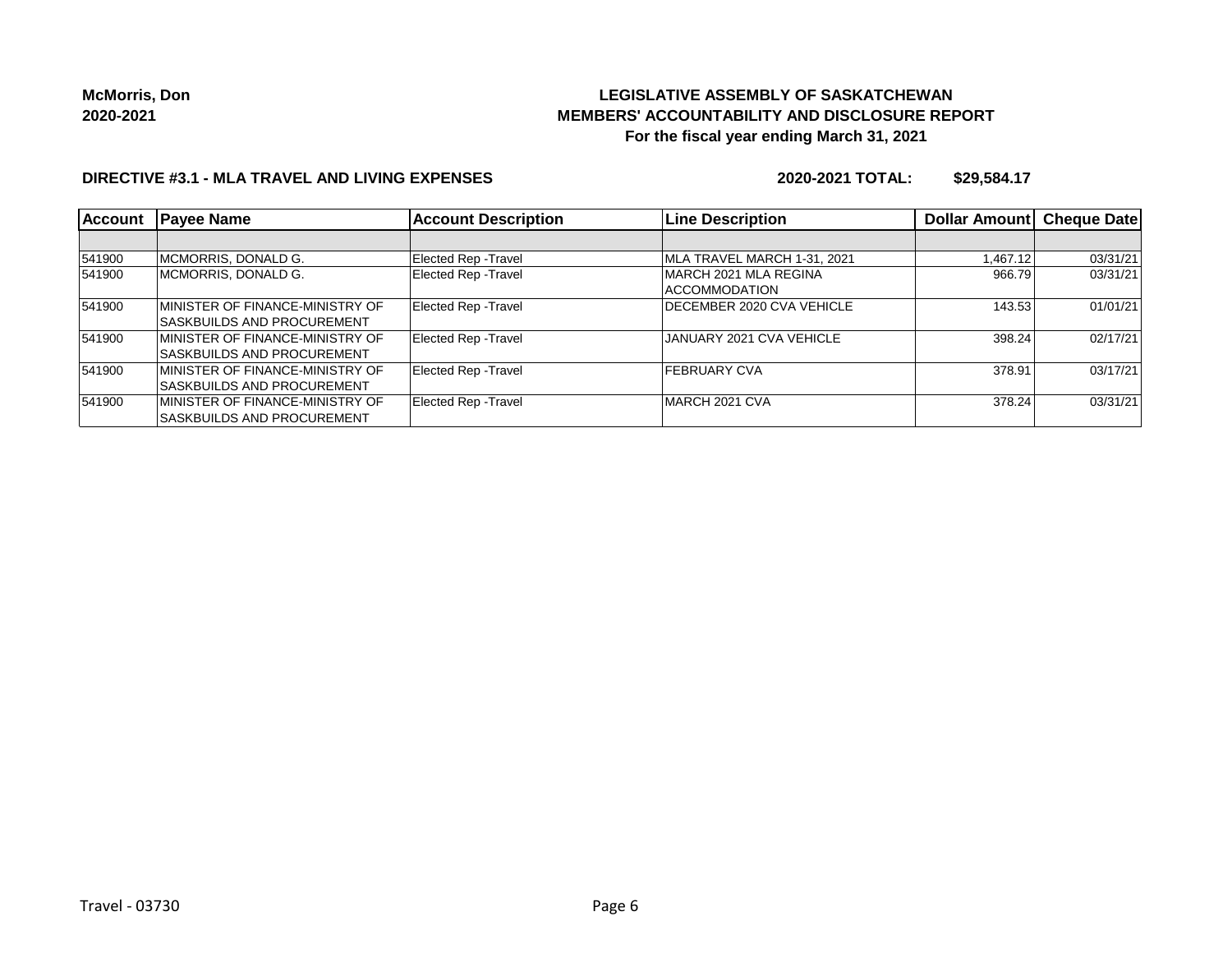## **LEGISLATIVE ASSEMBLY OF SASKATCHEWAN MEMBERS' ACCOUNTABILITY AND DISCLOSURE REPORT For the fiscal year ending March 31, 2021**

#### **DIRECTIVE #4.1 - CONSTITUENCY SERVICE EXPENSES**

| <b>Account</b> | <b>Payee Name</b>                                             | <b>Account Description</b>                | <b>Line Description</b>            | Dollar Amount | <b>Cheque Date</b> |
|----------------|---------------------------------------------------------------|-------------------------------------------|------------------------------------|---------------|--------------------|
|                |                                                               |                                           |                                    |               |                    |
| 521372         | <b>BRIGHTEN CREATIVE GROUP LTD.</b>                           | Photographer's Services                   | <b>MLA PORTRAIT</b>                | 82.19         | 02/08/21           |
| 522000         | <b>BALGONIE, TOWN OF</b>                                      | Rent of Ground, Buildings and Other Space | APRIL 2020 MLA OFFICE RENT         | 800.00        | 04/01/20           |
| 522000         | <b>BALGONIE, TOWN OF</b>                                      | Rent of Ground, Buildings and Other Space | MAY 2020 MLA OFFICE RENT           | 800.00        | 04/25/20           |
| 522000         | <b>BALGONIE, TOWN OF</b>                                      | Rent of Ground, Buildings and Other Space | JUNE 2020 MLA OFFICE RENT          | 800.00        | 05/19/20           |
| 522000         | <b>BALGONIE, TOWN OF</b>                                      | Rent of Ground, Buildings and Other Space | JULY 2020 MLA OFFICE RENT          | 800.00        | 06/16/20           |
| 522000         | <b>BALGONIE, TOWN OF</b>                                      | Rent of Ground, Buildings and Other Space | <b>AUGUST 2020 MLA OFFICE RENT</b> | 800.00        | 07/16/20           |
| 522000         | <b>BALGONIE, TOWN OF</b>                                      | Rent of Ground, Buildings and Other Space | SEPTEMBER 2020 MLA OFFICE RENT     | 800.00        | 08/17/20           |
| 522000         | <b>BALGONIE, TOWN OF</b>                                      | Rent of Ground, Buildings and Other Space | OCTOBER 2020 MLA OFFICE RENT       | 800.00        | 09/15/20           |
| 522000         | <b>BALGONIE, TOWN OF</b>                                      | Rent of Ground, Buildings and Other Space | NOVEMBER 2020 MLA OFFICE RENT      | 800.00        | 10/13/20           |
| 522000         | <b>BALGONIE, TOWN OF</b>                                      | Rent of Ground, Buildings and Other Space | DECEMBER 2020 MLA OFFICE RENT      | 800.00        | 11/16/20           |
| 522000         | <b>BALGONIE, TOWN OF</b>                                      | Rent of Ground, Buildings and Other Space | JAN 2021 MLA OFFICE RENT           | 800.00        | 01/01/21           |
| 522000         | <b>BALGONIE, TOWN OF</b>                                      | Rent of Ground, Buildings and Other Space | FEBRUARY 21 MLA OFFICE RENT        | 800.00        | 01/13/21           |
| 522000         | <b>BALGONIE, TOWN OF</b>                                      | Rent of Ground, Buildings and Other Space | MARCH 2021 MLA OFFICE RENT         | 800.00        | 02/10/21           |
| 522200         | MINISTER OF FINANCE-MINISTRY OF<br>SASKBUILDS AND PROCUREMENT | Rent of Photocopiers                      | PHOTOCOPIER SERVICE FEES 20/21     | 100.00        | 01/01/21           |
| 522200         | <b>SUCCESS OFFICE SYSTEMS</b>                                 | Rent of Photocopiers                      | <b>COPIER CHARGES</b>              | 132.87        | 05/01/20           |
| 522200         | <b>SUCCESS OFFICE SYSTEMS</b>                                 | Rent of Photocopiers                      | <b>COPIER CHARGES</b>              | 132.54        | 05/05/20           |
| 522200         | <b>SUCCESS OFFICE SYSTEMS</b>                                 | Rent of Photocopiers                      | <b>COPIER CHARGES</b>              | 127.57        | 07/01/20           |
| 522200         | <b>SUCCESS OFFICE SYSTEMS</b>                                 | Rent of Photocopiers                      | <b>COPIER CHARGES</b>              | 103.48        | 08/01/20           |
| 522200         | <b>SUCCESS OFFICE SYSTEMS</b>                                 | Rent of Photocopiers                      | <b>COPIER CHARGES</b>              | 103.74        | 08/05/20           |
| 522200         | <b>SUCCESS OFFICE SYSTEMS</b>                                 | Rent of Photocopiers                      | <b>COPIER CHARGES</b>              | 104.51        | 10/01/20           |
| 522200         | <b>SUCCESS OFFICE SYSTEMS</b>                                 | Rent of Photocopiers                      | <b>COPIER CHARGES</b>              | 107.23        | 11/01/20           |
| 522200         | SUCCESS OFFICE SYSTEMS                                        | Rent of Photocopiers                      | <b>COPIER CHARGES</b>              | 101.93        | 12/01/20           |
| 522200         | <b>SUCCESS OFFICE SYSTEMS</b>                                 | Rent of Photocopiers                      | <b>COPIER CHARGES</b>              | 103.15        | 01/01/21           |
| 522200         | <b>SUCCESS OFFICE SYSTEMS</b>                                 | <b>Rent of Photocopiers</b>               | <b>COPIER CHARGES</b>              | 13.65         | 01/01/21           |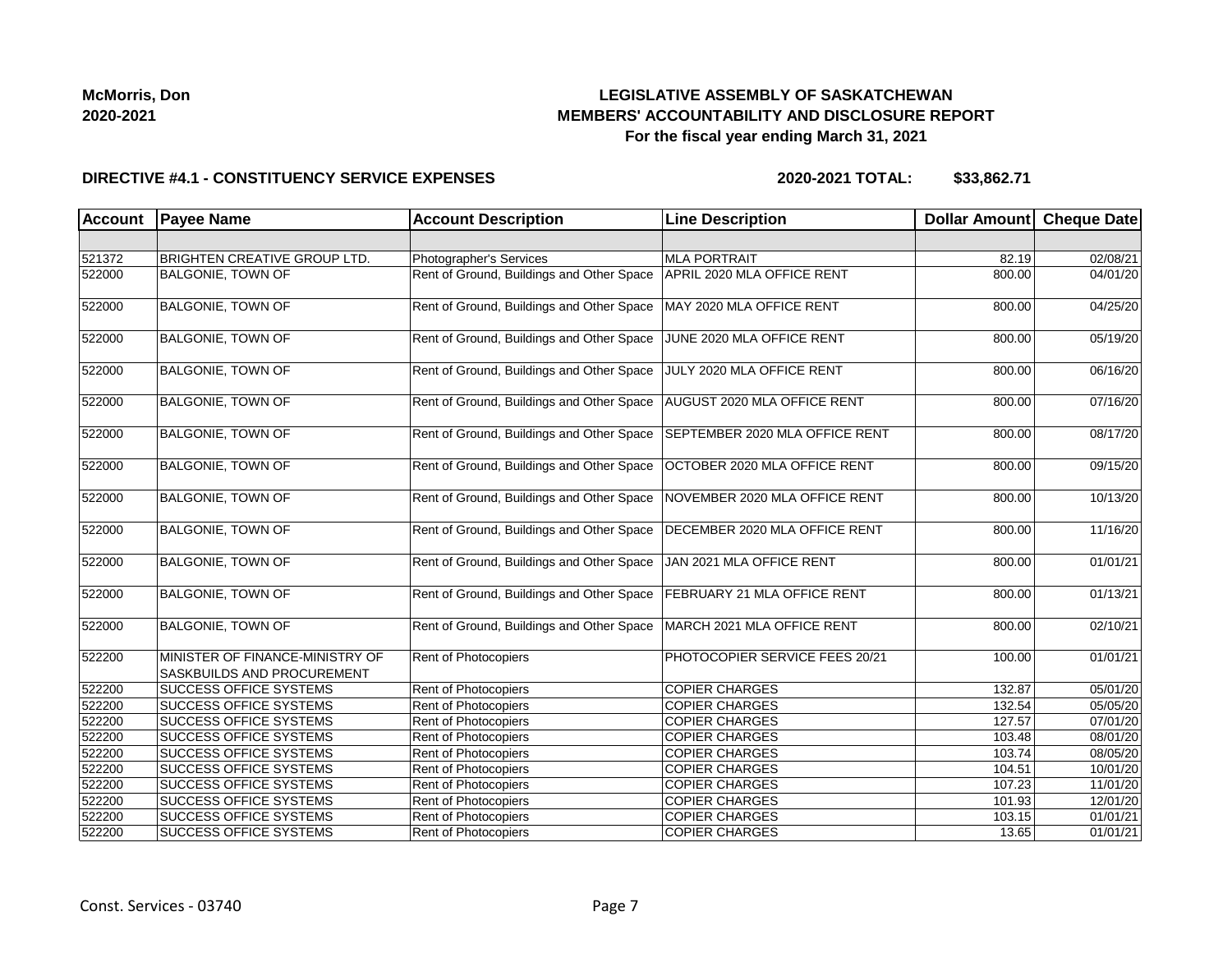

## **LEGISLATIVE ASSEMBLY OF SASKATCHEWAN MEMBERS' ACCOUNTABILITY AND DISCLOSURE REPORT For the fiscal year ending March 31, 2021**

#### **DIRECTIVE #4.1 - CONSTITUENCY SERVICE EXPENSES**

| <b>Account</b> | <b>Payee Name</b>                                   | <b>Account Description</b>           | <b>Line Description</b>                                  | Dollar Amount Cheque Date |          |
|----------------|-----------------------------------------------------|--------------------------------------|----------------------------------------------------------|---------------------------|----------|
|                |                                                     |                                      |                                                          |                           |          |
| 522200         | TOSHIBA TEC CANADA BUSINESS<br>SOLUTIONS INC        | Rent of Photocopiers                 | <b>COPIER CHARGES</b>                                    | 95.04                     | 01/18/21 |
| 522200         | TOSHIBA TEC CANADA BUSINESS<br><b>SOLUTIONS INC</b> | Rent of Photocopiers                 | <b>COPIER CHARGES</b>                                    | 105.96                    | 02/01/21 |
| 522200         | TOSHIBA TEC CANADA BUSINESS<br><b>SOLUTIONS INC</b> | Rent of Photocopiers                 | <b>COPIER CHARGES</b>                                    | 92.52                     | 03/01/21 |
| 522200         | TOSHIBA TEC CANADA BUSINESS<br>SOLUTIONS INC        | Rent of Photocopiers                 | <b>COPIER CHARGES</b>                                    | 105.88                    | 03/23/21 |
| 522500         | WAWANESA MUTUAL INSURANCE CO.                       | <b>Insurance Premiums</b>            | INSURANCE POLICY #34820710 20/21                         | 725.04                    | 12/01/20 |
| 525000         | <b>ENTNER-MCCULLOUGH, NICOLE</b>                    | Postal, Courier, Freight and Related | OFFICE SUPPLIES/POSTAGE/CARD                             | 104.61                    | 09/10/20 |
| 525000         | <b>ENTNER-MCCULLOUGH, NICOLE</b>                    | Postal, Courier, Freight and Related | POSTAGE/OFFICE SUPPLIES                                  | 14.77                     | 12/02/20 |
| 525000         | ENTNER-MCCULLOUGH, NICOLE                           | Postal, Courier, Freight and Related | POSTAGE/OFFICE SUPPLIES/CA<br>TRAVEL NOV 15-DEC 14, 2020 | 96.60                     | 01/02/21 |
| 525000         | <b>ENTNER-MCCULLOUGH, NICOLE</b>                    | Postal, Courier, Freight and Related | <b>REIMB: POSTAGE</b>                                    | 28.98                     | 01/21/21 |
| 525000         | ENTNER-MCCULLOUGH, NICOLE                           | Postal, Courier, Freight and Related | POSTAGE                                                  | 110.36                    | 03/31/21 |
| 530000         | OUTFRONT MEDIA CANADA                               | Communications Development Costs     | ADVERTISING PRODUCTION                                   | 318.00                    | 08/05/20 |
| 530300         | MARU GROUP CANADA INC.                              | Primary Research/Focus group         | AD HOC RESEARCH                                          | 661.11                    | 06/01/20 |
| 530300         | MARU GROUP CANADA INC.                              | Primary Research/Focus group         | AD HOC RESEARCH                                          | 661.11                    | 10/01/20 |
| 530300         | MARU GROUP CANADA INC.                              | Primary Research/Focus group         | AD HOC RESEARCH                                          | 632.97                    | 03/01/21 |
| 530300         | MARU GROUP CANADA INC.                              | Primary Research/Focus group         | AD HOC RESEARCH                                          | 632.97                    | 03/01/21 |
| 530500         | <b>BALGONIE CURLING CLUB</b>                        | Media Placement                      | ADVERTISING                                              | 200.00                    | 11/01/20 |
| 530500         | <b>BALGONIE, TOWN OF</b>                            | Media Placement                      | <b>ADVERTISING</b>                                       | 285.71                    | 02/01/21 |
| 530500         | EDENWOLD MEMORIAL RINK                              | Media Placement                      | <b>ADVERTISING</b>                                       | 200.00                    | 01/01/21 |
| 530500         | <b>FORUM MEDIA</b>                                  | Media Placement                      | ADVERTISING/SUBSCRIPTION                                 | 411.00                    | 04/02/20 |
| 530500         | <b>FORUM MEDIA</b>                                  | Media Placement                      | <b>ADVERTISING</b>                                       | 411.00                    | 05/01/20 |
| 530500         | <b>FORUM MEDIA</b>                                  | Media Placement                      | ADVERTISING                                              | 477.00                    | 05/01/20 |
| 530500         | <b>FORUM MEDIA</b>                                  | Media Placement                      | ADVERTISING                                              | 510.00                    | 07/01/20 |
| 530500         | <b>FORUM MEDIA</b>                                  | Media Placement                      | <b>ADVERTISING</b>                                       | 132.00                    | 07/01/20 |
| 530500         | <b>FORUM MEDIA</b>                                  | Media Placement                      | <b>ADVERTISING</b>                                       | 165.00                    | 08/01/20 |
| 530500         | <b>FORUM MEDIA</b>                                  | Media Placement                      | <b>ADVERTISING</b>                                       | 141.00                    | 09/01/20 |
| 530500         | <b>FORUM MEDIA</b>                                  | Media Placement                      | <b>ADVERTISING</b>                                       | 66.00                     | 09/10/20 |
| 530500         | <b>FORUM MEDIA</b>                                  | Media Placement                      | ADVERTISING                                              | 33.00                     | 12/01/20 |
| 530500         | <b>FORUM MEDIA</b>                                  | Media Placement                      | <b>ADVERTISING</b>                                       | 126.00                    | 02/01/21 |
| 530500         | <b>FORUM MEDIA</b>                                  | Media Placement                      | <b>ADVERTISING</b>                                       | 258.00                    | 02/01/21 |
| 530500         | <b>FORUM MEDIA</b>                                  | Media Placement                      | ADVERTISING                                              | 168.00                    | 03/01/21 |
| 530500         | <b>FORUM MEDIA</b>                                  | Media Placement                      | <b>ADVERTISING</b>                                       | 585.50                    | 03/25/21 |
| 530500         | <b>GRASSLANDS NEWS GROUP</b>                        | Media Placement                      | <b>ADVERTISING</b>                                       | 261.68                    | 05/01/20 |
| 530500         | <b>GRASSLANDS NEWS GROUP</b>                        | Media Placement                      | ADVERTISING                                              | 96.32                     | 05/01/20 |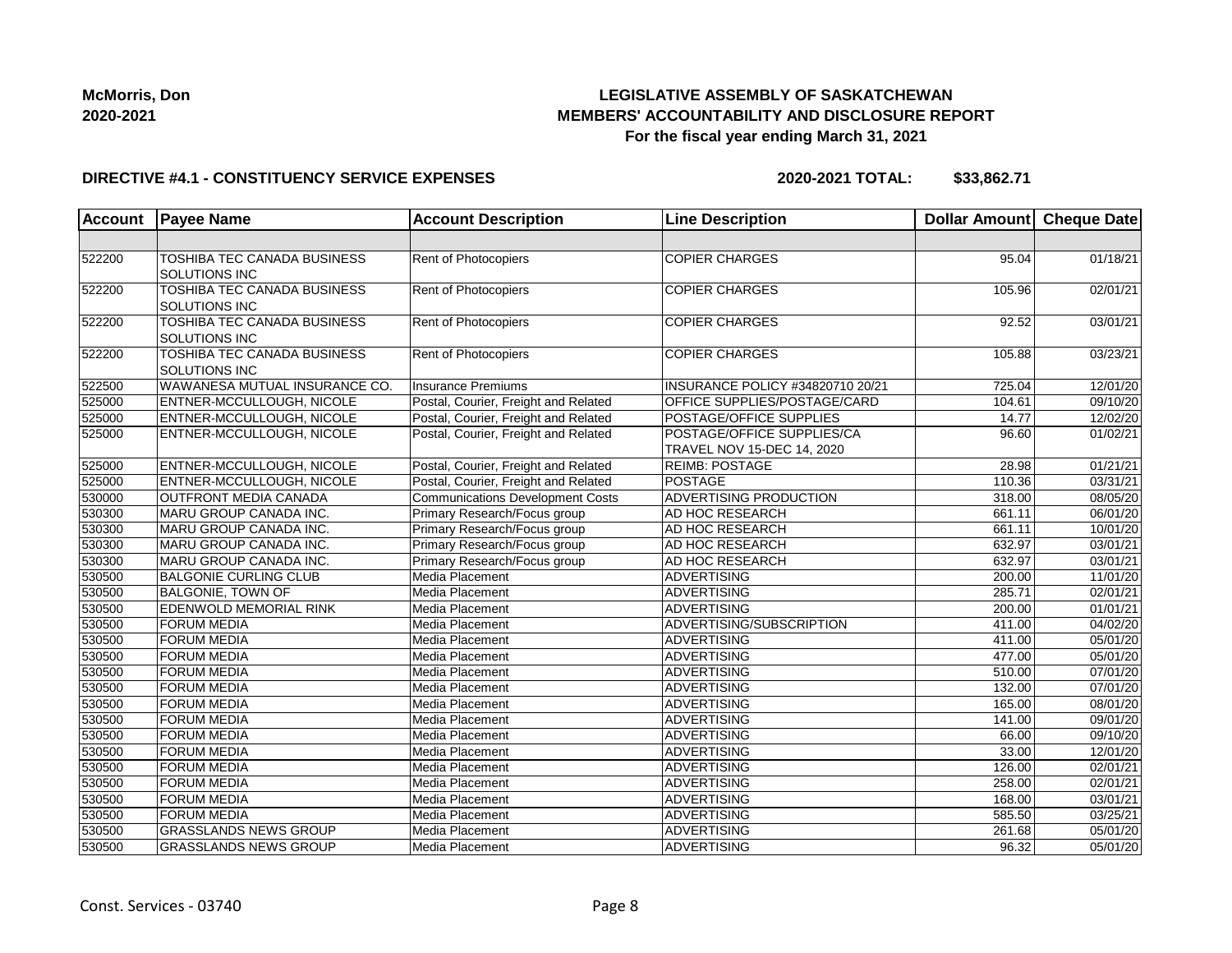## **LEGISLATIVE ASSEMBLY OF SASKATCHEWAN MEMBERS' ACCOUNTABILITY AND DISCLOSURE REPORT For the fiscal year ending March 31, 2021**

## **DIRECTIVE #4.1 - CONSTITUENCY SERVICE EXPENSES**

| <b>Account</b> | <b>Payee Name</b>                                   | <b>Account Description</b> | <b>Line Description</b>            | <b>Dollar Amount</b> | <b>Cheque Date</b> |
|----------------|-----------------------------------------------------|----------------------------|------------------------------------|----------------------|--------------------|
|                |                                                     |                            |                                    |                      |                    |
| 530500         | <b>GRASSLANDS NEWS GROUP</b>                        | Media Placement            | <b>ADVERTISING</b>                 | 325.00               | 05/01/20           |
| 530500         | <b>GRASSLANDS NEWS GROUP</b>                        | Media Placement            | ADVERTISING                        | 261.68               | 05/04/20           |
| 530500         | <b>GRASSLANDS NEWS GROUP</b>                        | Media Placement            | <b>ADVERTISING</b>                 | 150.00               | 07/01/20           |
| 530500         | <b>GRASSLANDS NEWS GROUP</b>                        | Media Placement            | <b>ADVERTISING</b>                 | 96.32                | 07/01/20           |
| 530500         | <b>GRASSLANDS NEWS GROUP</b>                        | Media Placement            | <b>ADVERTISING</b>                 | 120.40               | 07/01/20           |
| 530500         | <b>GRASSLANDS NEWS GROUP</b>                        | Media Placement            | <b>ADVERTISING</b>                 | 300.00               | 07/01/20           |
| 530500         | <b>GRASSLANDS NEWS GROUP</b>                        | Media Placement            | <b>ADVERTISING</b>                 | 72.24                | 08/17/20           |
| 530500         | <b>GRASSLANDS NEWS GROUP</b>                        | Media Placement            | ADVERTISING                        | 50.00                | 09/01/20           |
| 530500         | <b>GRASSLANDS NEWS GROUP</b>                        | Media Placement            | ADVERTISING                        | 96.32                | 09/01/20           |
| 530500         | <b>GRASSLANDS NEWS GROUP</b>                        | Media Placement            | ADVERTISING                        | 48.16                | 10/01/20           |
| 530500         | <b>GRASSLANDS NEWS GROUP</b>                        | Media Placement            | ADVERTISING                        | 143.00               | 01/01/21           |
| 530500         | <b>GRAY RECREATIONAL CENTRE</b>                     | Media Placement            | <b>ADVERTISING</b>                 | 600.00               | 12/01/20           |
| 530500         | INDIAN HEAD-WOLSELEY NEWS LTD.                      | Media Placement            | <b>ADVERTISING</b>                 | 450.00               | 05/01/20           |
| 530500         | INDIAN HEAD-WOLSELEY NEWS LTD.                      | Media Placement            | <b>ADVERTISING</b>                 | 275.00               | 05/01/20           |
| 530500         | INDIAN HEAD-WOLSELEY NEWS LTD.                      | Media Placement            | <b>ADVERTISING</b>                 | 185.00               | 05/01/20           |
| 530500         | INDIAN HEAD-WOLSELEY NEWS LTD.                      | Media Placement            | ADVERTISING                        | 138.75               | 05/01/20           |
| 530500         | INDIAN HEAD-WOLSELEY NEWS LTD.                      | Media Placement            | <b>ADVERTISING</b>                 | 125.00               | 05/01/20           |
| 530500         | INDIAN HEAD-WOLSELEY NEWS LTD.                      | Media Placement            | <b>ADVERTISING INTEREST</b>        | 2.50                 | 05/01/20           |
| 530500         | INDIAN HEAD-WOLSELEY NEWS LTD.                      | Media Placement            | <b>ADVERTISING</b>                 | 185.00               | 07/01/20           |
| 530500         | INDIAN HEAD-WOLSELEY NEWS LTD.                      | Media Placement            | ADVERTISING                        | 200.00               | 07/01/20           |
| 530500         | INDIAN HEAD-WOLSELEY NEWS LTD.                      | Media Placement            | ADVERTISING                        | 50.00                | 08/01/20           |
| 530500         | INDIAN HEAD-WOLSELEY NEWS LTD.                      | Media Placement            | ADVERTISING                        | 188.70               | 08/01/20           |
| 530500         | INDIAN HEAD-WOLSELEY NEWS LTD.                      | Media Placement            | <b>ADVERTISING</b>                 | 231.25               | 08/01/20           |
| 530500         | INDIAN HEAD-WOLSELEY NEWS LTD.                      | Media Placement            | <b>ADVERTISING</b>                 | 92.50                | 10/01/20           |
| 530500         | INDIAN HEAD-WOLSELEY NEWS LTD.                      | Media Placement            | <b>ADVERTISING</b>                 | 50.00                | 11/01/20           |
| 530500         | INDIAN HEAD-WOLSELEY NEWS LTD.                      | Media Placement            | ADVERTISING                        | 92.50                | 11/01/20           |
| 530500         | INDIAN HEAD-WOLSELEY NEWS LTD.                      | Media Placement            | ADVERTISING                        | 210.00               | 01/01/21           |
| 530500         | INDIAN HEAD-WOLSELEY NEWS LTD.                      | Media Placement            | <b>ADVERTISING</b>                 | 50.00                | 03/01/21           |
| 530500         | KRONAU COMMUNITY RECREATION CO-<br><b>OPERATIVE</b> | Media Placement            | ADVERTISING - NO GST               | 450.00               | 12/01/20           |
| 530500         | MCLEAN RECREATION ASSOCIATION                       | Media Placement            | <b>ADVERTISING</b>                 | 50.00                | 01/01/21           |
| 530500         | OUTFRONT MEDIA CANADA                               | Media Placement            | ADVERTISING                        | 800.00               | 05/01/20           |
| 530500         | <b>OUTFRONT MEDIA CANADA</b>                        | Media Placement            | ADVERTISING                        | 800.00               | 07/01/20           |
| 530500         | <b>OUTFRONT MEDIA CANADA</b>                        | Media Placement            | <b>ADVERTISING</b>                 | 800.00               | 07/01/20           |
| 530500         | <b>OUTFRONT MEDIA CANADA</b>                        | Media Placement            | <b>ADVERTISING</b>                 | 800.00               | 08/01/20           |
| 530500         | <b>OUTFRONT MEDIA CANADA</b>                        | Media Placement            | <b>ADVERTISING</b>                 | 800.00               | 08/01/20           |
| 530500         | OUTFRONT MEDIA CANADA                               | Media Placement            | ADVERTISING - ENDS SEPTEMBER 15/20 | 657.15               | 09/01/20           |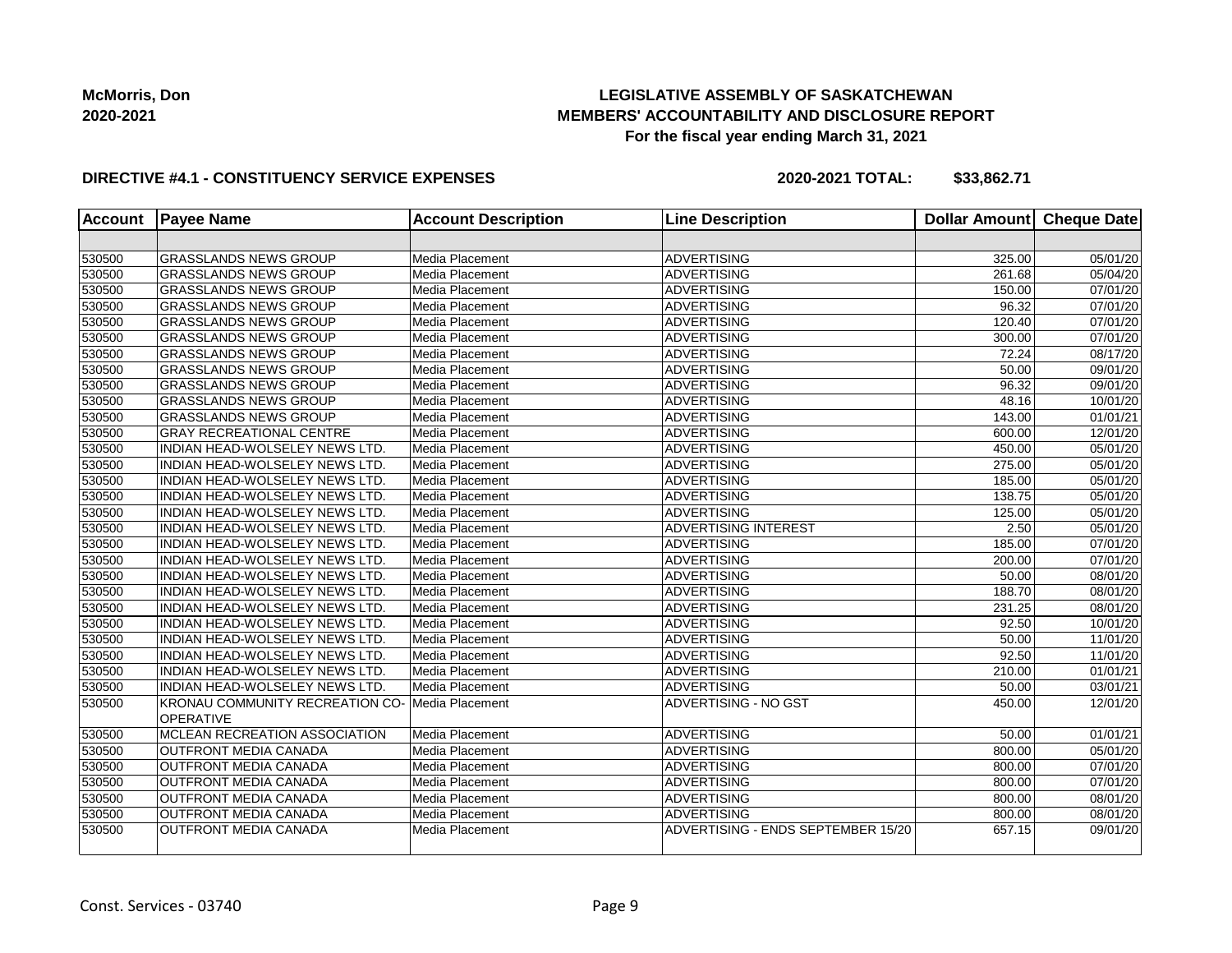

## **LEGISLATIVE ASSEMBLY OF SASKATCHEWAN MEMBERS' ACCOUNTABILITY AND DISCLOSURE REPORT For the fiscal year ending March 31, 2021**

#### **DIRECTIVE #4.1 - CONSTITUENCY SERVICE EXPENSES**

| <b>Account</b> | <b>Payee Name</b>                          | <b>Account Description</b>         | <b>Line Description</b>             | Dollar Amount | <b>Cheque Date</b> |
|----------------|--------------------------------------------|------------------------------------|-------------------------------------|---------------|--------------------|
|                |                                            |                                    |                                     |               |                    |
| 530500         | <b>OUTFRONT MEDIA CANADA</b>               | Media Placement                    | <b>ADVERTISING</b>                  | 600.00        | 10/01/20           |
| 530500         | <b>OUTFRONT MEDIA CANADA</b>               | Media Placement                    | RTV - DON MCMORRIS - ADVERTISING    | $-657.15$     | 03/31/21           |
|                |                                            |                                    | <b>REFUND</b>                       |               |                    |
| 530500         | PILOT BUTTE NEWS & VIEWS                   | Media Placement                    | <b>ADVERTISING</b>                  | 51.00         | 03/18/21           |
| 530500         | QU'APPELLE COMMUNITY BIRTHDAY              | Media Placement                    | <b>ADVERTISING</b>                  | 65.00         | 07/01/20           |
|                | <b>CALENDAR</b>                            |                                    |                                     |               |                    |
| 530500         | <b>QU'APPELLE SPIRIT NEWS</b>              | Media Placement                    | <b>ADVERTISING</b>                  | 150.00        | 02/05/21           |
| 530500         | UNITED SOLES DANCE                         | Media Placement                    | <b>ADVERTISING</b>                  | 150.00        | 11/01/20           |
| 530900         | BETH GRAINGER'S FLORIST & GIFTS            | <b>Promotional Items</b>           | <b>FLORAL ARRANGEMENT</b>           | 106.00        | 07/01/20           |
| 530900         | BETH GRAINGER'S FLORIST & GIFTS            | <b>Promotional Items</b>           | <b>FLOWERS</b>                      | 111.30        | 03/01/21           |
| 530900         | <b>BETH GRAINGER'S FLORIST &amp; GIFTS</b> | <b>Promotional Items</b>           | <b>FLOWERS</b>                      | 132.50        | 03/28/21           |
| 530900         | <b>CORPORATE EXPRESS</b>                   | <b>Promotional Items</b>           | <b>SASK FLAGS</b>                   | 548.66        | 02/01/21           |
| 530900         | <b>CORPORATE EXPRESS</b>                   | <b>Promotional Items</b>           | <b>SASK FLAGS</b>                   | 554.32        | 03/16/21           |
| 530900         | <b>CORPORATE EXPRESS</b>                   | <b>Promotional Items</b>           | <b>SASK FLAGS</b>                   | 881.37        | 03/24/21           |
| 530900         | <b>ENTNER-MCCULLOUGH, NICOLE</b>           | <b>Promotional Items</b>           | OFFICE SUPPLIES/POSTAGE/CARD        | 2.00          | 09/10/20           |
| 530900         | <b>WESTERN LITHO LTD.</b>                  | <b>Promotional Items</b>           | <b>CHRISTMAS CARDS</b>              | 172.78        | 03/01/21           |
| 542000         | ENTNER-MCCULLOUGH, NICOLE                  | Travel                             | POSTAGE/OFFICE SUPPLIES/CA          | 65.85         | 01/02/21           |
|                |                                            |                                    | TRAVEL NOV 15-DEC 14, 2020          |               |                    |
| 550200         | <b>FORUM MEDIA</b>                         | Books, Mags and Ref Materials      | ADVERTISING/SUBSCRIPTION            | 50.00         | 04/02/20           |
| 550200         | <b>GRASSLANDS NEWS GROUP</b>               | Books, Mags and Ref Materials      | <b>SUBSCRIPTION MCMORRIS</b>        | 48.00         | 03/01/21           |
| 550200         | INDIAN HEAD-WOLSELEY NEWS LTD.             | Books, Mags and Ref Materials      | <b>SUBSCRIPTION MCMORRIS</b>        | 57.14         | 03/01/21           |
| 550200         | MCMORRIS, DONALD G.                        | Books, Mags and Ref Materials      | <b>REIMB: SUBSCRIPTION MCMORRIS</b> | 378.00        | 03/17/21           |
| 550200         | PILOT BUTTE NEWS & VIEWS                   | Books, Mags and Ref Materials      | <b>SUBSCRIPTION MCMORRIS</b>        | 9.00          | 03/18/21           |
| 555000         | <b>CORPORATE EXPRESS</b>                   | Other Material and Supplies        | OFFICE SUPPLIES                     | 149.42        | 03/16/21           |
| 555000         | <b>ENTNER-MCCULLOUGH, NICOLE</b>           | Other Material and Supplies        | OFFICE SUPPLIES/POSTAGE/CARD        | 26.39         | 09/10/20           |
| 555000         | ENTNER-MCCULLOUGH, NICOLE                  | Other Material and Supplies        | POSTAGE/OFFICE SUPPLIES             | 13.30         | 12/02/20           |
| 555000         | ENTNER-MCCULLOUGH, NICOLE                  | <b>Other Material and Supplies</b> | POSTAGE/OFFICE SUPPLIES/CA          | 3.50          | 01/02/21           |
|                |                                            |                                    | TRAVEL NOV 15-DEC 14, 2020          |               |                    |
| 555000         | ENTNER-MCCULLOUGH, NICOLE                  | Other Material and Supplies        | <b>REIMB: OFFICE SUPPLIES</b>       | 9.97          | 01/21/21           |
| 555000         | ENTNER-MCCULLOUGH, NICOLE                  | Other Material and Supplies        | OFFICE SUPPLIES                     | 14.67         | 03/31/21           |
| 555000         | MCMORRIS, DONALD G.                        | Other Material and Supplies        | REIMB: AIRPODS/OFFICE SUPPLIES      | 198.64        | 12/03/20           |
| 564300         | MCMORRIS, DONALD G.                        | Computer Hardware - Exp.           | REIMB: AIRPODS/OFFICE SUPPLIES      | 298.59        | 12/03/20           |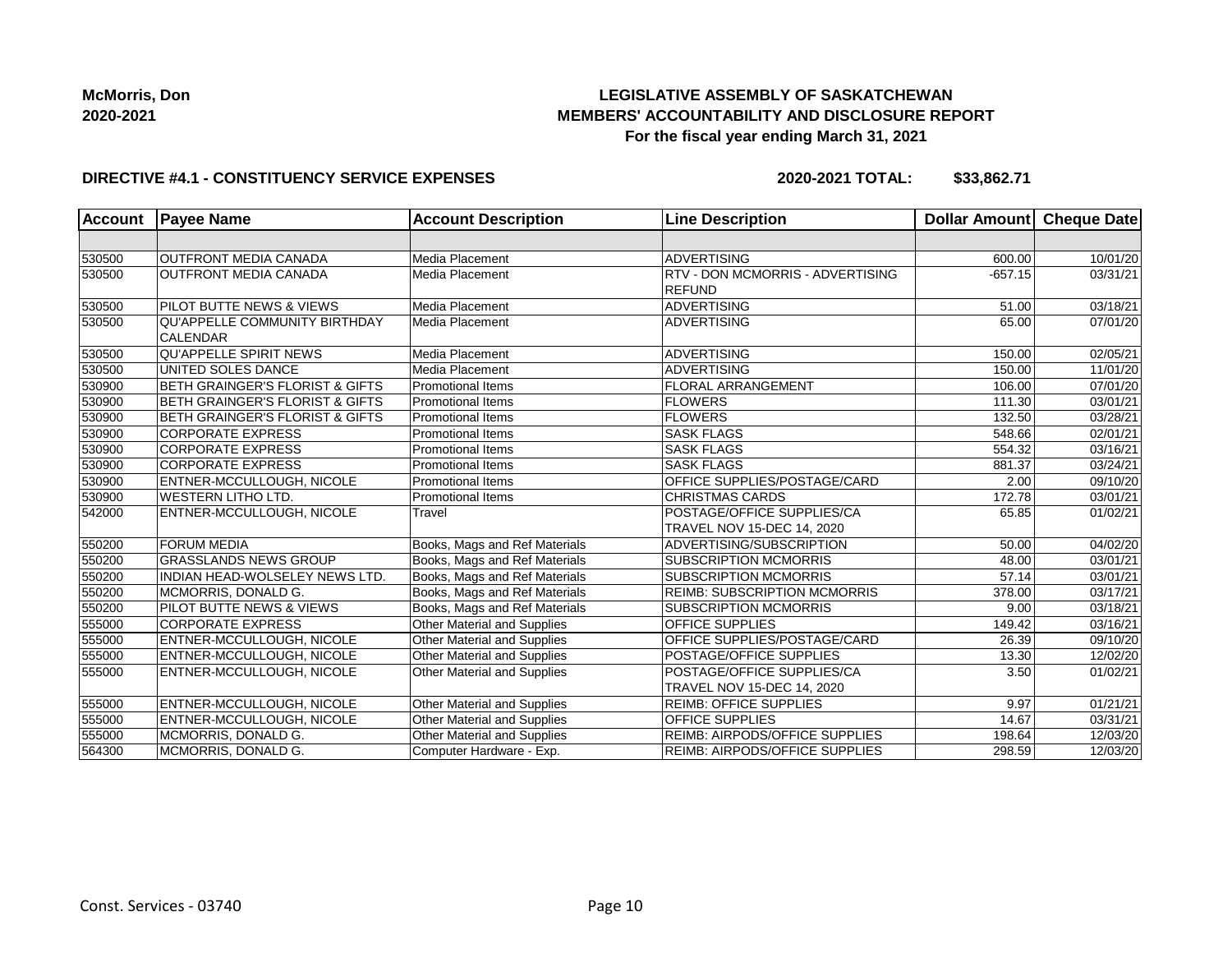## **LEGISLATIVE ASSEMBLY OF SASKATCHEWAN MEMBERS' ACCOUNTABILITY AND DISCLOSURE REPORT For the fiscal year ending March 31, 2021**

#### **DIRECTIVE #6 - CONSTITUENCY ASSISTANT EXPENSES**

**2020-2021 TOTAL: \$61,593.16**

| <b>Account</b> | <b>Payee Name</b>                | <b>Account Description</b>       | Dollar Amount Cheque Date |          |
|----------------|----------------------------------|----------------------------------|---------------------------|----------|
|                |                                  |                                  |                           |          |
| 513000         | ENTNER-MCCULLOUGH, NICOLE        | Out-of-Scope Permanent           | 0.00                      | 04/01/20 |
| 513000         | ENTNER-MCCULLOUGH, NICOLE        | Out-of-Scope Permanent           | $-455.88$                 | 04/13/20 |
| 513000         | ENTNER-MCCULLOUGH, NICOLE        | Out-of-Scope Permanent           | 2,279.41                  | 04/14/20 |
| 513000         | ENTNER-MCCULLOUGH, NICOLE        | Out-of-Scope Permanent           | 2,279.41                  | 05/01/20 |
| 513000         | <b>ENTNER-MCCULLOUGH, NICOLE</b> | Out-of-Scope Permanent           | 2,279.41                  | 05/13/20 |
| 513000         | <b>ENTNER-MCCULLOUGH, NICOLE</b> | Out-of-Scope Permanent           | 2,279.41                  | 05/27/20 |
| 513000         | ENTNER-MCCULLOUGH, NICOLE        | Out-of-Scope Permanent           | 2,427.46                  | 06/10/20 |
| 513000         | <b>ENTNER-MCCULLOUGH, NICOLE</b> | Out-of-Scope Permanent           | 2,309.02                  | 06/24/20 |
| 513000         | ENTNER-MCCULLOUGH, NICOLE        | Out-of-Scope Permanent           | 2,309.02                  | 07/08/20 |
| 513000         | ENTNER-MCCULLOUGH, NICOLE        | Out-of-Scope Permanent           | 2,309.02                  | 07/22/20 |
| 513000         | ENTNER-MCCULLOUGH, NICOLE        | Out-of-Scope Permanent           | 2,309.02                  | 08/05/20 |
| 513000         | <b>ENTNER-MCCULLOUGH, NICOLE</b> | Out-of-Scope Permanent           | 2,309.02                  | 08/19/20 |
| 513000         | ENTNER-MCCULLOUGH, NICOLE        | Out-of-Scope Permanent           | 2,309.02                  | 09/02/20 |
| 513000         | ENTNER-MCCULLOUGH, NICOLE        | Out-of-Scope Permanent           | 2,309.02                  | 09/16/20 |
| 513000         | <b>ENTNER-MCCULLOUGH, NICOLE</b> | Out-of-Scope Permanent           | 2,309.02                  | 10/01/20 |
| 513000         | <b>ENTNER-MCCULLOUGH, NICOLE</b> | Out-of-Scope Permanent           | 4,914.91                  | 10/06/20 |
| 513000         | ENTNER-MCCULLOUGH, NICOLE        | Out-of-Scope Permanent           | 2,078.12                  | 11/10/20 |
| 513000         | ENTNER-MCCULLOUGH, NICOLE        | Out-of-Scope Permanent           | 2,309.02                  | 11/24/20 |
| 513000         | ENTNER-MCCULLOUGH, NICOLE        | Out-of-Scope Permanent           | 2,309.02                  | 12/09/20 |
| 513000         | <b>ENTNER-MCCULLOUGH, NICOLE</b> | Out-of-Scope Permanent           | 2,309.02                  | 12/22/20 |
| 513000         | <b>ENTNER-MCCULLOUGH, NICOLE</b> | Out-of-Scope Permanent           | 2,309.02                  | 01/06/21 |
| 513000         | <b>ENTNER-MCCULLOUGH, NICOLE</b> | Out-of-Scope Permanent           | 2,309.02                  | 01/20/21 |
| 513000         | ENTNER-MCCULLOUGH, NICOLE        | Out-of-Scope Permanent           | 2,309.02                  | 02/03/21 |
| 513000         | ENTNER-MCCULLOUGH, NICOLE        | Out-of-Scope Permanent           | 2,309.02                  | 02/17/21 |
| 513000         | ENTNER-MCCULLOUGH, NICOLE        | Out-of-Scope Permanent           | 2,309.02                  | 03/03/21 |
| 513000         | ENTNER-MCCULLOUGH, NICOLE        | Out-of-Scope Permanent           | 2,309.02                  | 03/17/21 |
| 513000         | <b>ENTNER-MCCULLOUGH, NICOLE</b> | Out-of-Scope Permanent           | 2,309.02                  | 03/30/21 |
| 513000         | ENTNER-MCCULLOUGH, NICOLE        | Out-of-Scope Permanent           | 710.52                    | 04/09/21 |
| 519900         | None (Default)                   | Change in Y/E Accrued Empl Leave | $-81.41$                  | 04/20/20 |
|                |                                  | Entitlements                     |                           |          |
| 519900         | None (Default)                   | Change in Y/E Accrued Empl Leave | 1,319.44                  | 04/14/21 |
|                |                                  | Entitlements                     |                           |          |